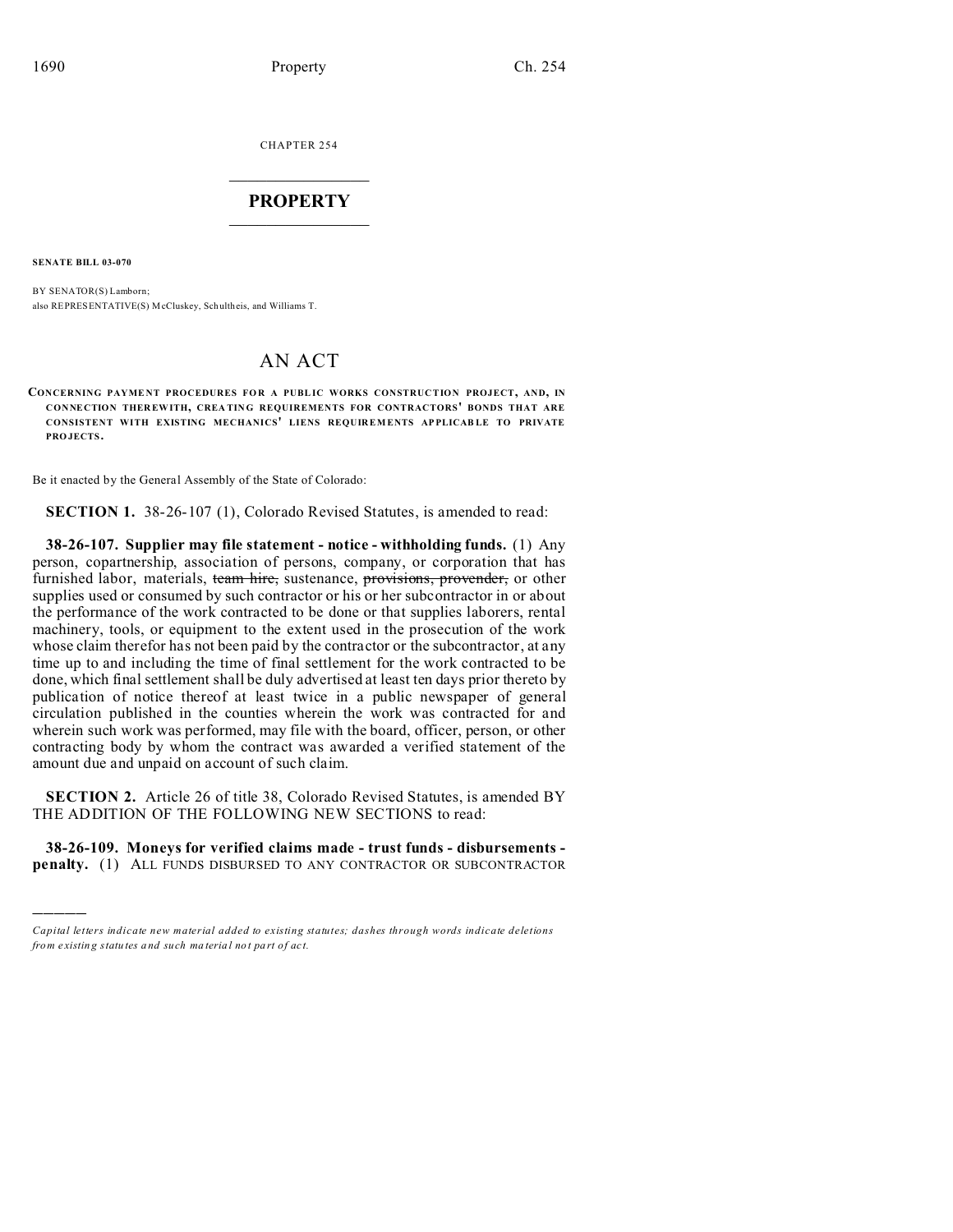## Ch. 254 **Property** 254 **Property** 2691

UNDER ANY CONTRACT OR PROJECT SUBJECT TO THE PROVISIONS OF THIS ARTICLE SHALL BE HELD IN TRUST FOR THE PAYMENT OF ANY PERSON THAT HAS FURNISHED LABOR, MATERIALS, SUSTENANCE, OR OTHER SUPPLIES USED OR CONSUMED BY THE CONTRACTOR IN OR ABOUT THE PERFORMANCE OF THE WORK CONTRACTED TO BE DONE OR THAT SUPPLIES LABORERS, RENTAL MACHINERY, TOOLS, OR EQUIPMENT TO THE EXTENT USED IN THE PROSECUTION OF THE WORK WHERE THE PERSON HAS:

(a) FILED OR MAY FILE A VERIFIED STATEMENT OF A CLAIM ARISING FROM THE PROJECT; OR

(b) ASSERTED OR MAY ASSERT A CLAIM AGAINST A PRINCIPAL OR SURETY UNDER THE PROVISIONS OF THIS ARTICLE AND FOR WHOM OR WHICH SUCH DISBURSEMENT WAS MADE.

(2) THE REQUIREMENTS OF THIS SECTION SHALL NOT BE CONSTRUED SO AS TO REQUIRE A CONTRACTOR OR SUBCONTRACTOR TO HOLD IN TRUST ANY FUNDS THAT HAVE BEEN DISBURSED TO HIM OR HER FOR ANY PERSON THAT HAS FURNISHED LABOR, MATERIALS, SUSTENANCE, OR OTHER SUPPLIES USED OR CONSUMED BY THE CONTRACTOR OR HIS OR HER SUBCONTRACTOR IN THE PERFORMANCE OF THE WORK CONTRACTED TO BE DONE; SUPPLIED LABORERS, RENTAL MACHINERY, TOOLS, OR EQUIPMENT TO THE EXTENT USED IN THE PROSECUTION OF THE WORK; FILED OR MAY FILE A VERIFIED STATEMENT OF A CLAIM ARISING FROM THE PROJECT; OR HAS ASSERTED OR MAY ASSERT A CLAIM AGAINST A PRINCIPAL OR SURETY THAT HAS FURNISHED A BOND UNDER THE PROVISIONS OF THIS ARTICLE IF:

(a) THE CONTRACTOR OR SUBCONTRACTOR HAS A GOOD FAITH BELIEF THAT THE VERIFIED STATEMENT OF A CLAIM OR BOND CLAIM IS NOT VALID; OR

(b) THE CONTRACTOR OR SUBCONTRACTOR, IN GOOD FAITH, CLAIMS A SETOFF, TO THE EXTENT OF SUCH SETOFF.

(3) EACH CONTRACTOR OR SUBCONTRACTOR SHALL MAINTAIN SEPARATE RECORDS OF ACCOUNT OF EACH PROJECT OR ACCOUNT; EXCEPT THAT NOTHING IN THIS SECTION SHALL BE CONSTRUED TO REQUIRE A CONTRACTOR OR SUBCONTRACTOR TO DEPOSIT TRUST FUNDS FROM A SINGLE PROJECT IN A SEPARATE BANK ACCOUNT SOLELY FOR THAT PROJECT AS LONG AS THE TRUST FUNDS ARE NOT DISBURSED IN A MANNER THAT CONFLICTS WITH THE REQUIREMENTS OF THIS SECTION.

(4) ANY PERSON WHO VIOLATES THE PROVISIONS OF SUBSECTIONS (1) AND (2) OF THIS SECTION COMMITS THEFT WITHIN THE MEANING OF SECTION 18-4-401, C.R.S.

**38-26-110. Excessive amounts claimed.** (1) ANY PERSON WHO FILES A VERIFIED STATEMENT OF A CLAIM OR ASSERTS A CLAIM AGAINST A PRINCIPAL OR SURETY THAT HAS FURNISHED A BOND UNDER THIS ARTICLE FOR AN AMOUNT GREATER THAN THE AMOUNT DUE WITHOUT A REASONABLE POSSIBILITY THAT THE AMOUNT CLAIMED IS DUE AND WITH THE KNOWLEDGE THAT THE AMOUNT CLAIMED IS GREATER THAN THE AMOUNT DUE, AND THAT FACT IS DEMONSTRATED IN ANY PROCEEDINGS UNDER THIS ARTICLE, SHALL FORFEIT ALL RIGHTS TO THE AMOUNT CLAIMED AND SHALL BE LIABLE TO THE FOLLOWING IN AN AMOUNT EQUAL TO ALL COSTS AND ALL ATTORNEY FEES REASONABLY INCURRED IN BONDING OVER, CONTESTING, OR OTHERWISERESPONDING IN ANY WAY TO THE EXCESSIVE VERIFIED STATEMENT OF CLAIM OR EXCESSIVE BOND